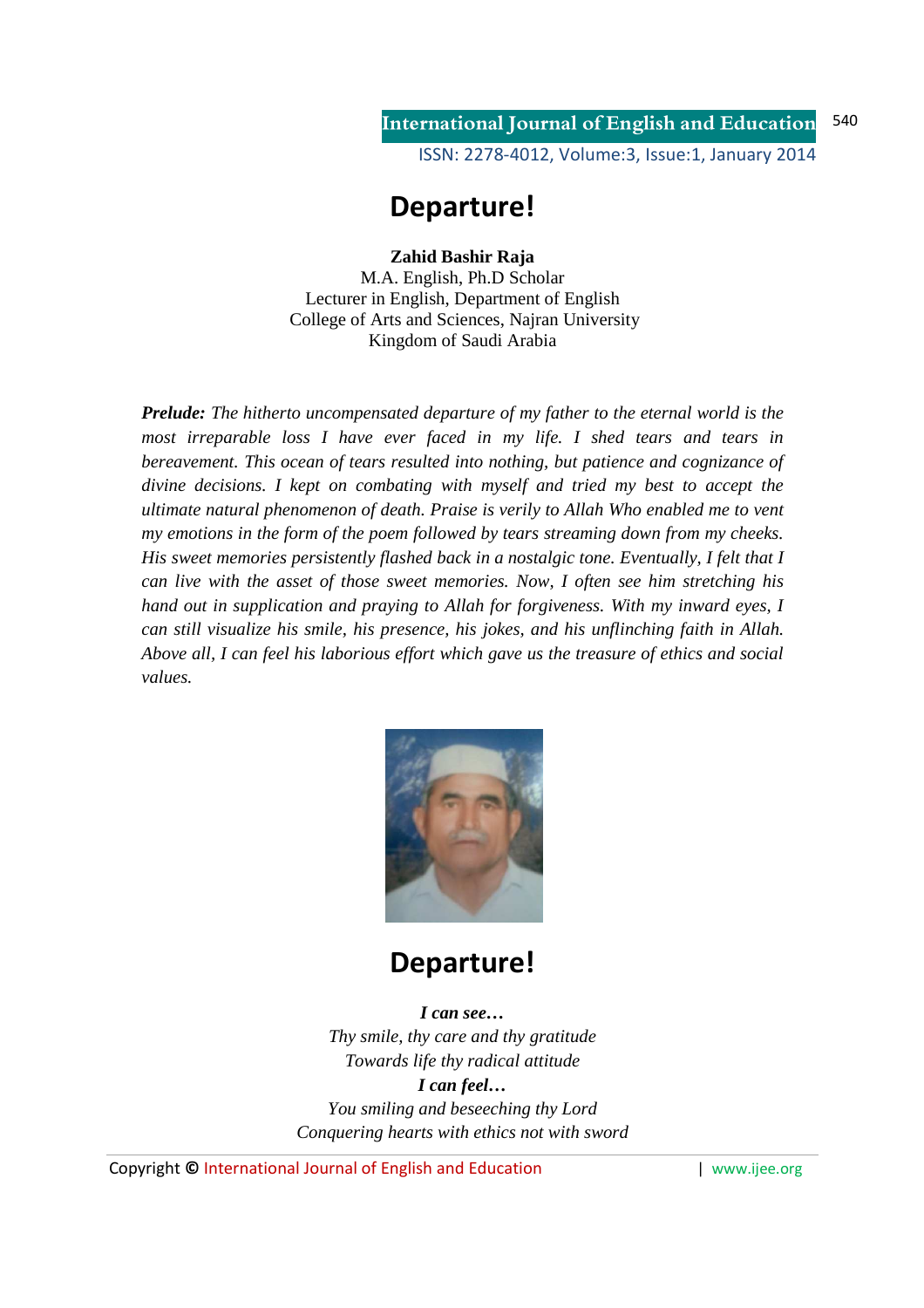#### **International Journal of English and Education** 541

### ISSN: 2278-4012, Volume:3, Issue:1, January 2014

*I can hear… Your voice and your lovely laughter Crying to think of hereafter I can touch… You and your Sermons and Lessons Simplicity as your favorite fashion I can taste… The sweetness and bitterness of your labor Your recitation and Quranic savor I can smell… Your fragrance here and there The flowers you gave us, very rare I believe… I will meet you in the heaven up-skies Where everybody lives, not dies*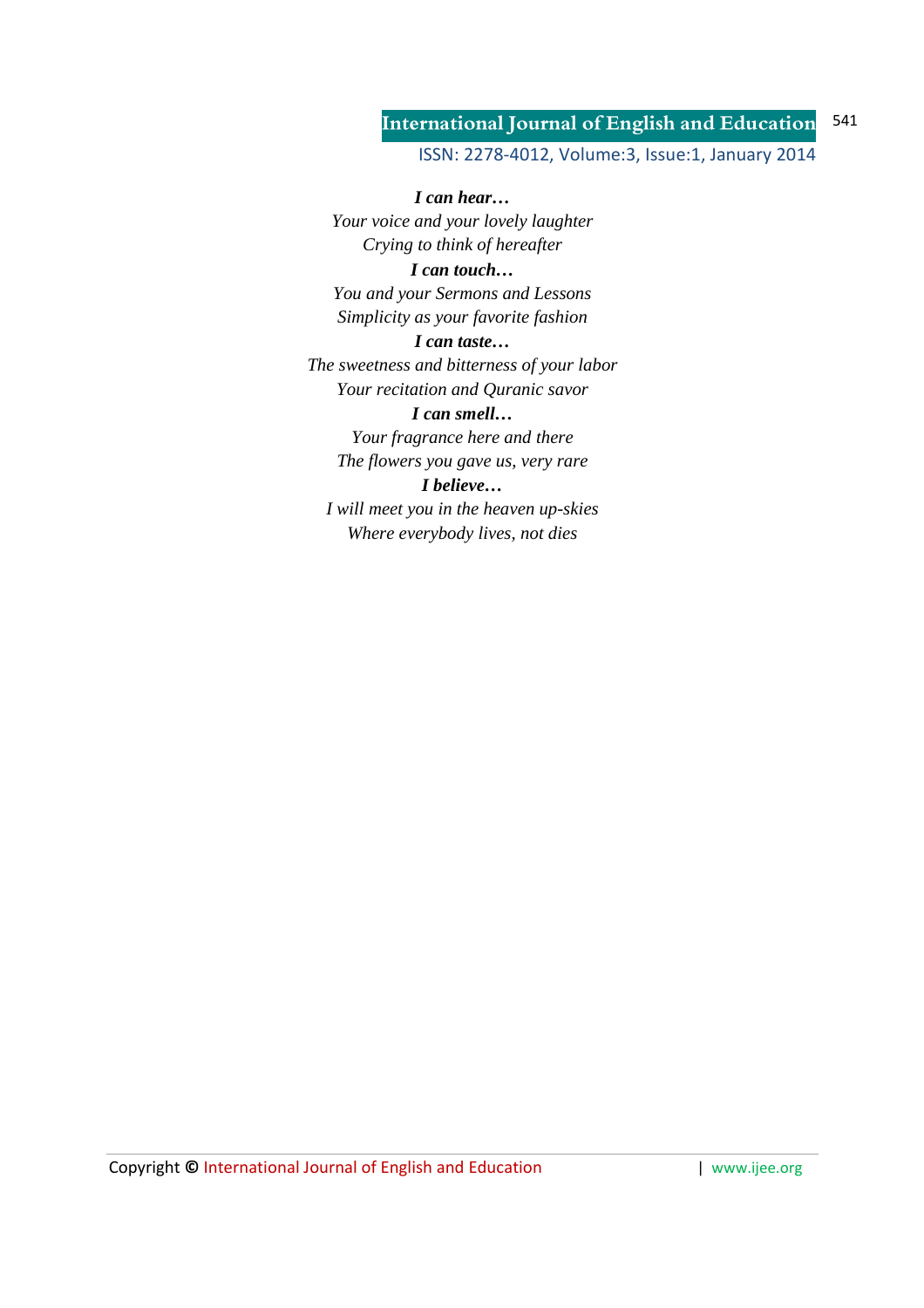#### **International Journal of English and Education** 542

ISSN: 2278-4012, Volume:3, Issue:1, January 2014

## **AFRICAN CHILD Ahmed Bin Essah Agyemang Ghana**

*Buried is my future in Tomorrow Marred is my destiny with sorrow My paths to expectation are narrow Prefer I comfort? Nay! Build for me a gallow For in despair my soul wallow When shall I find rest? I quest Destiny I see a raging zest 'Lost hope!', I cried Poor African child* 

*Thin are my hands, yet clean. Perplex are my dreams, reflects my being Confused are my thoughts, reduced is my strength In dreams I am lost forever Inferno of desire in me raged In claws of desolation it is caged When shall I find rest? I quest Destiny I see a raging zest Lost hope! I cried Poor African child* 

*Upon my believe, I stand Forgotten a creation, I hang My presence is like a shadow My mind they say is shallow Give me a chance that I may prove To God are my ways approve When shall I find rest! I quest Destiny I see a raging zest Lost hope! I cried Poor African child.*